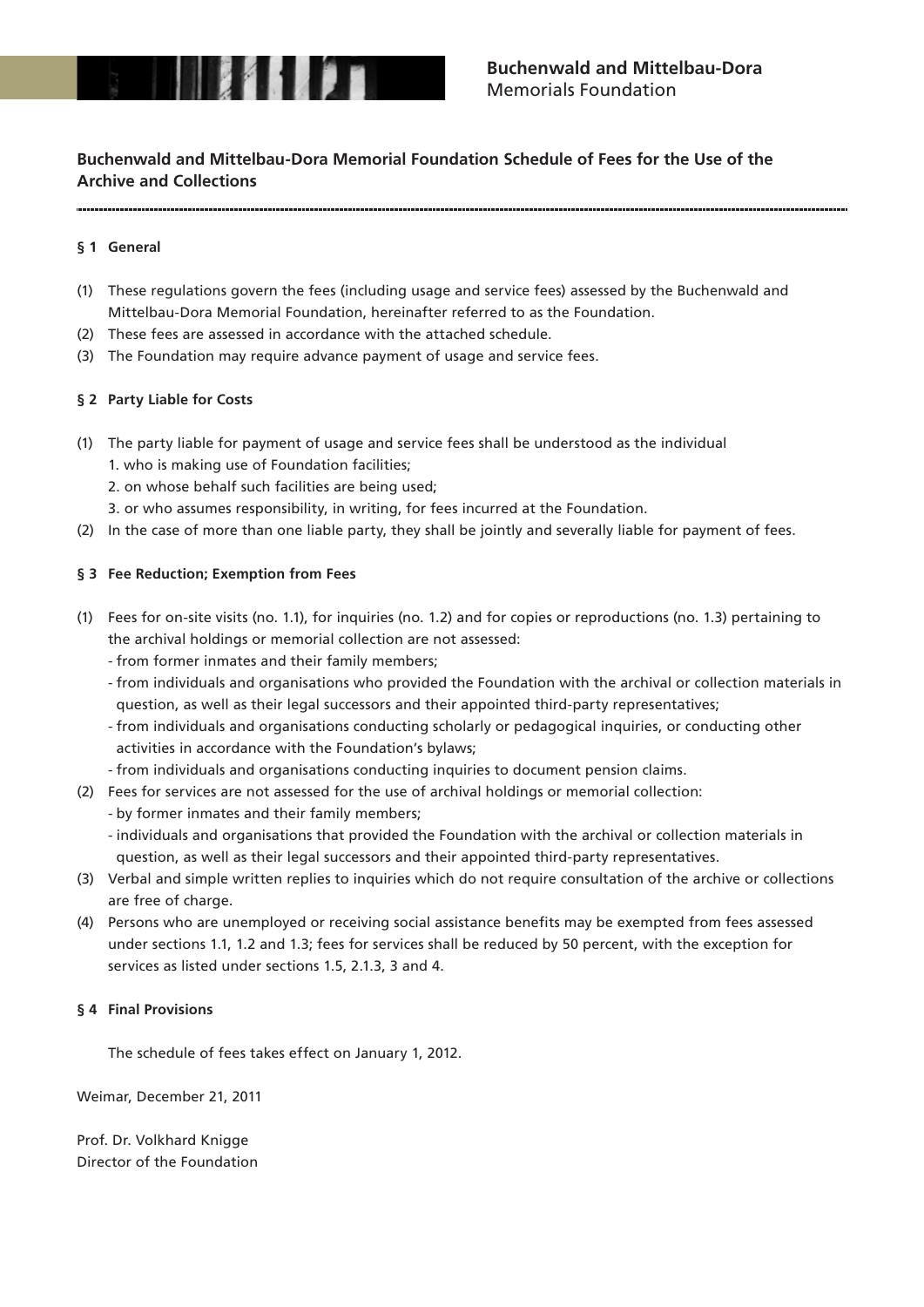# **Schedule of Fees**

# A. FEES

| No.     | Item                                                                                 | Fee        |
|---------|--------------------------------------------------------------------------------------|------------|
|         |                                                                                      |            |
| 1       | Use of archival and collection holdings and materials                                |            |
|         |                                                                                      |            |
| 1.1     | Consultation of archival and collection holdings and materials on-site at the        |            |
|         | <b>Foundation facilities</b>                                                         |            |
|         |                                                                                      |            |
| 1.1.1   | Per day                                                                              | 5,00 EUR   |
|         |                                                                                      |            |
| 1.1.2   | For a period of 4 days                                                               | 15,00 EUR  |
| 1.1.3   | For a period of 20 days                                                              | 35,00 EUR  |
|         |                                                                                      |            |
| 1.2     | Processing of inquiries (written responses which require research or consultation of |            |
|         | archival and collection materials)                                                   |            |
|         | per inquiry, for each half hour or portion thereof                                   | 15,00 EUR  |
|         |                                                                                      |            |
| 1.3     | Processing of copy and reproduction requests                                         |            |
|         | per inquiry, for each half hour or portion thereof                                   | 15,00 EUR  |
|         |                                                                                      |            |
|         | Services will also be assessed as stipulated under section B.                        |            |
|         |                                                                                      |            |
| 1.4     | Reproduction of archive and collection materials (for commercial purposes)           |            |
|         |                                                                                      |            |
| 1.4.1   | Reproduction in printed publications                                                 |            |
| 1.4.1.1 | Print run up to 500, per item reproduced                                             | 6,00 EUR   |
| 1.4.1.2 | Print run up to 1000                                                                 | 10,00 EUR  |
| 1.4.1.3 | Print run up to 5000                                                                 | 15,00 EUR  |
| 1.4.1.4 | Print run up to 50000                                                                | 20,00 EUR  |
| 1.4.1.5 | Print run over 50000                                                                 | 25,00 EUR  |
|         |                                                                                      |            |
| 1.4.2   | New editions and reprints as described under section 1.4.1 for new publications      |            |
| 1.4.3   | Recordings for and reproduction in                                                   |            |
|         | documentary and feature films, television and video productions                      |            |
|         | per reproduction unit (film, scan, video)                                            | 30,00 EUR  |
|         |                                                                                      |            |
| 1.4.4   | Reproduction on websites and online media                                            |            |
|         | per reproduction unit                                                                |            |
| 1.4.4.1 | One week                                                                             | 25,00 EUR  |
| 1.4.4.2 | One month                                                                            | 30,00 EUR  |
| 1.4.4.3 | Six months                                                                           | 50,00 EUR  |
| 1.4.4.4 | One year (a new application is required each year)                                   | 100,00 EUR |
| 1.4.5   | Reproduction by audio and video media, per playback minute                           | 30,00 EUR  |